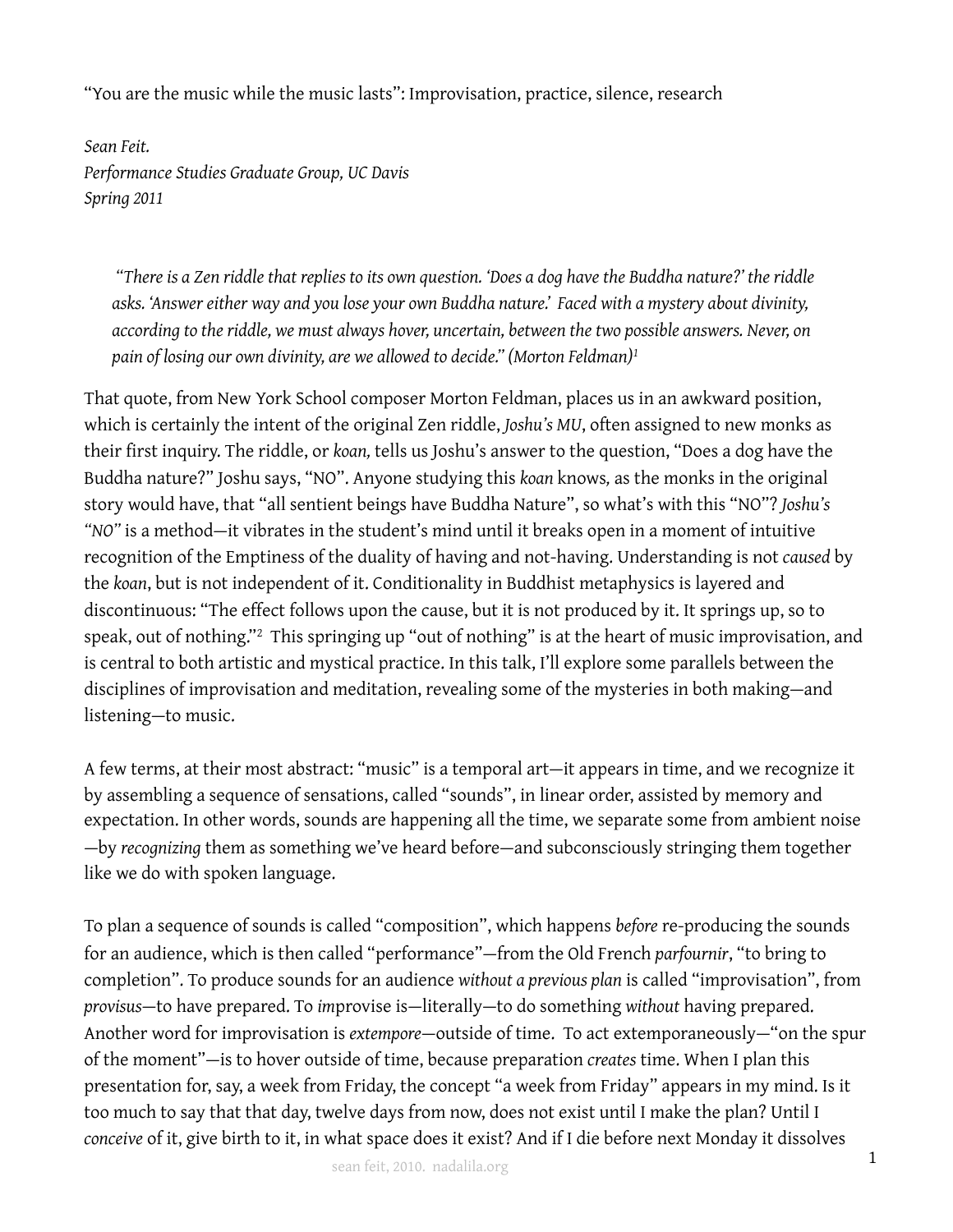from even that abstraction, never—in *my* consciousness—to occur. This understanding—that "time" is only an idea—is a classic Buddhist insight. So, if composition defies death—as all planning does, imagining and relying on the predictability of a future—then improvisation defeats death. Improvised actions, created in "real time", do not rely on the prayer "may I live longer" for their realization, their *becoming real*. Improvisation destroys time.

Improvisation can appear at any point in the creative process: in the act of composition, in both composition and performance, and in performance only. In each case, the skill required is presence, or acting based on perception and experience "in the moment". T.S. Eliot says it like this:

> *"For most of us, there is only the unattended Moment, the moment in and out of time, The distraction fit, lost in a shaft of sunlight, The wild thyme unseen, or the winter lightning Or the waterfall, or music heard so deeply That it is not heard at all, but you are the music While the music lasts. These are only hints and guesses, Hints followed by guesses; and the rest Is prayer, observance, discipline, thought and action."[3](#page-5-2)*

Eliot, in harmony with Buddhist understanding, tells us we're mostly distracted, lost, with so much left unseen. Discipline is required to become *found*. Every meditative tradition trains us to focus attention in the present, away from thoughts of past and future (which is what most of our distractions consist of). This is why "planning defies death". Thinking of the future is always a fantasy —who knows what will really happen, even a moment from now? And death is both the greatest unknown, and our certain future.

We may think of time as linear—imagining a long horizontal line bisected by one point, called "now". To sense that point is impossible, because there's delay in the circuits of perception, but to attend to currently available perceptual information, which would thus be the *immediate* past, is called "being present". This is a metaphoric way of talking about whether our attention is focused on what's happening in the immediate sensory field or on the *content* of thoughts, which could be about situations that are distant from the immediate field. Locality in one symbolic point becomes a metaphor for "presence" in space as well. "Be *here* now." Again, the conception is of an infinite expanse surrounding a single point, called "here". In space, perception of distance implies horizon, which becomes the goal, the site of the Other, and the possibility of movement—all of which are necessary conditions, along with not seeing the Other as human, or *self*, of conquest. *Empire arises from desire*. Where desire is unformed, the future cannot solidify, remaining the softest of thoughts: "What will happen?" And presence undercuts desire, which without the dream of attainment melts into its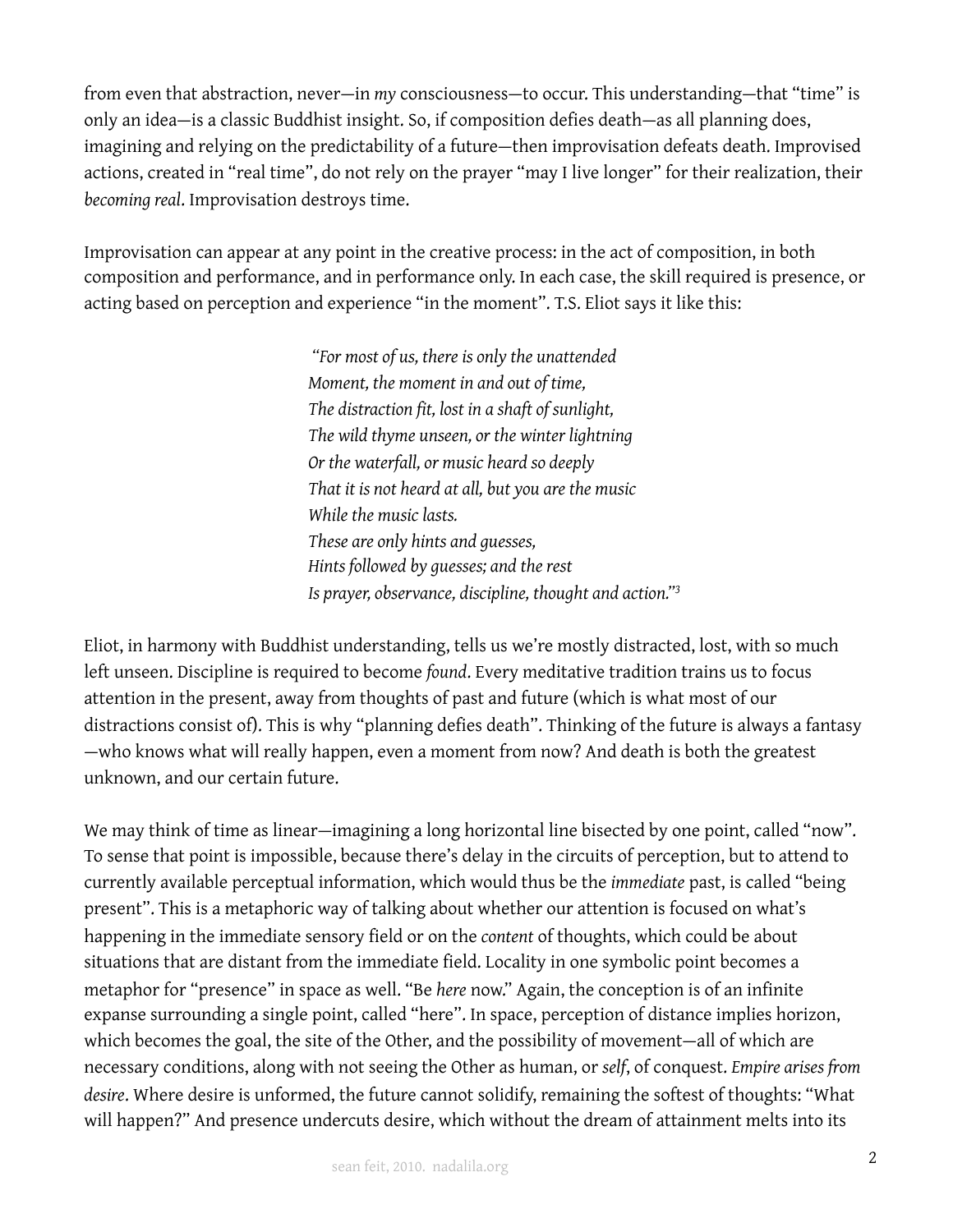innocent sister: appreciation. In music, appreciation in its most "present" sense listens "vertically", to sounds as they happen, rather than through desire's "horizontal" listening of thesis, development and return, the mileposts of the heroic narrative. And so unlike composition's emphasis on linear form and development, improvisation *plays* the sounds "as they happen", attentive to what happens next, but never *knowing* what will.

This image of improvisation as "future-free" immediacy is great, but may give the wrong impression. Improvisation is in fact often misunderstood, largely through the projection that the music is unprepared, as the word implies. Similarly misunderstood is a Zen practice called *shikan taza*, which means "just sitting" (rather than concentrating on a meditation object, for instance), and which seems to imply that practice and practitioner need no skills or necessary preparation. But both improvisation and Zen are undertaken—*performed*—in a context of significant training and conditioning. The relationship between what is learned and practiced, and what emerges *extempore* is causal, but like the *koan*, not linear. Just as the jazz musician practices scales and stylistic patterns but will never perform those patterns exactly, the Zen student sweeps floors, chants scriptures, and chops vegetables, not because those *particular* activities are the locus of realization—and not because *any* activity can be a locus of realization—but as a training in steadiness, precision, perseverance, and surrender, the necessary skills for (just) sitting.

An apocryphal story about Thelonious Monk says that he never "practiced", but that he sat and improvised freely, all morning, every day. It is apocryphal not necessarily for being untrue, but because it misrepresents the research process. A 1957 recording of Monk at home reveals him methodically preparing a version of a standard, *I'm Getting Sentimental over You*. [4](#page-5-3) He seems to use improvisation to find the characteristic sound he wants, then solidifies it, note for note, into a version he'll remember, repeating, refining, correcting, and, yes, *composing*, until the details of the song are set. Then in performance, of course, it opens wide, becoming the template for a new free-ranging improvisation. In Monk's practice, as this story imagines it, immediacy is the necessary foundation for both research (composition) and the eventual performance. Here is "I'm Getting Sentimental Over You", remembered and improvised.

## *[here I play "I'm Getting Sentimental Over You" at the piano]*

Morton Feldman also used improvisation as a compositional method, but in a different way. He said this about his process:

 *"As a rule I write in ink. It sharpens one's concentration. Erasure gives you the illusion you're going to a more meaningful solution… When you write in ink you realize that it is the* concentration *you're after and not ideas.["5](#page-5-4)*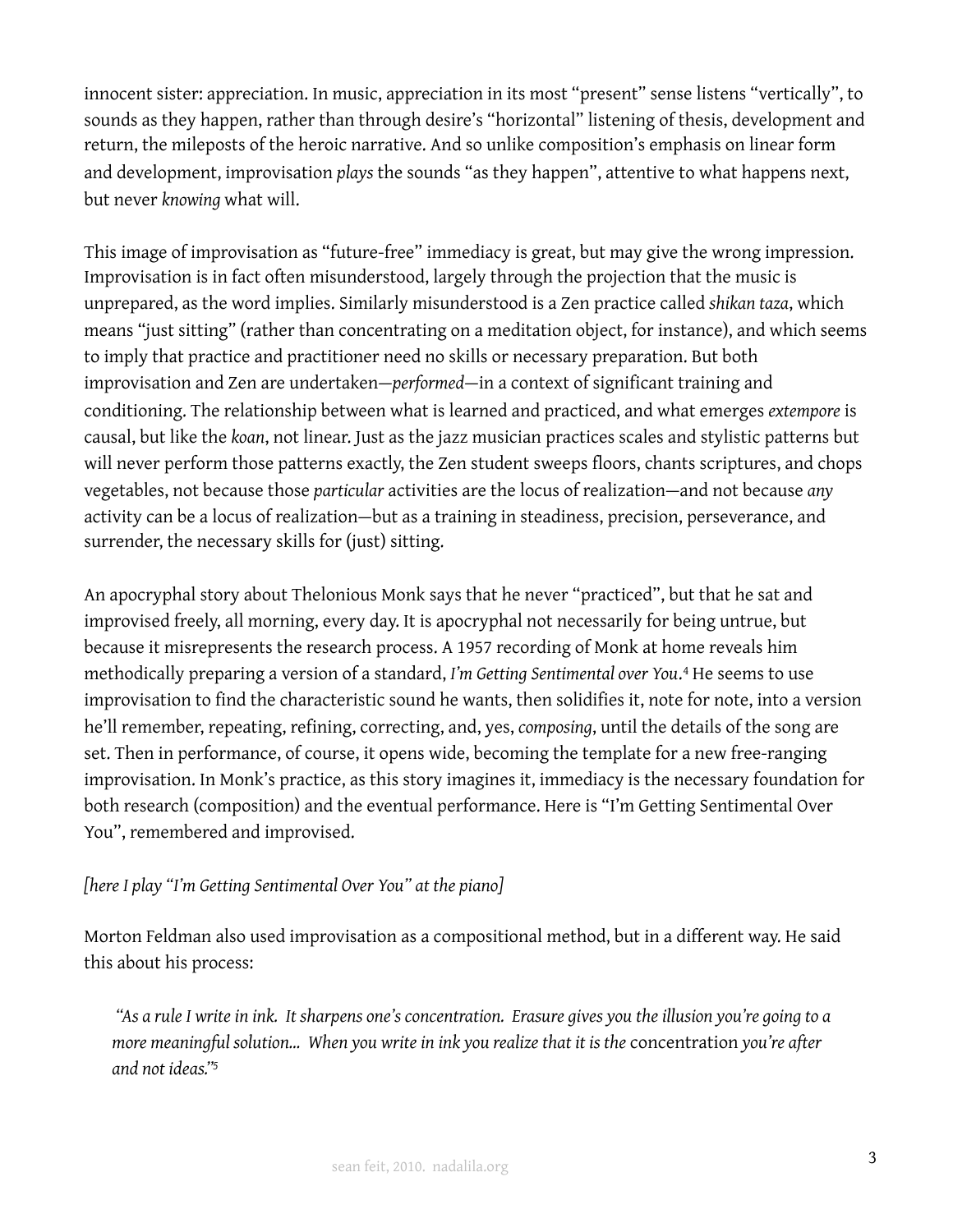Improvisation is sometimes called "composition in real time". This is projection and oversimplification, but it respects improvisation as crafted music, and may be close to the truth. It notices how quickly we can hear, react, imagine, plan, organize, deploy, and correct. Feldman brings this immediacy into notational composition with his exclusive use of ink. Denying erasure makes each written note a performance not qualitatively different from the translation of notation (or idea) into physical gesture. And if, then, the only difference between written and played "performances" is the *speed* at which they proceed, then composition as Feldman performs it is "improvisation in slow motion". Feldman's practice of notating embodies an improvisational performance, as he engages in real time with his material. His late pieces, such as *palais de mari,* offer repetition without pulse or predictability.<sup>[6](#page-5-5)</sup> While demanding precision from the performer, they create immediacy and freedom for the composer, filtered through the concentration that his self-limiting method provides. During this section, we've been hearing a bit of [a recording of] *palais de mari.*

## *pause, listening*

*"To be in one place, and no other, we must be absolutely available." (Erik Ehn) [7](#page-5-6)*

Mystical disciplines like Zen begin with methodical training structures which when established become load-bearing, a stabilizing refuge for the student in the throes of disillusion. As practice deepens, structures become sites of ease and virtuosity, finally dropping away as vestigial. The masterful improviser may no longer consider her playing "practice", just as the mature Zen practitioner does not meditate for the training or discipline of sitting, but embodies a stability and spontaneity that is at ease in any situation, sitting or not. My last example is from a great band, the Art Ensemble of Chicago. Their founder, Lester Bowie, described their performances like this:

*"We put a basic sketch in our minds of what we may want to do… but at the same time we don't limit ourselves. We will play a song that we haven't said that we were going to play, and we've conditioned ourselves, if something comes up, to go with it. … I mean, sometimes we go on the stage with no idea. We have what we call 'stoop and hit,' which means just hit. We ask, 'Hey, what do you feel like playing?' Nobody says anything. 'Well, let's just stoop and hit.' And we go on out there with no idea what we're going to play." [8](#page-5-7)*

Bowie claims that the Art Ensemble didn't *practice* improvising. He describes the group rehearsing set compositions, and then using those compositions as shared vocabulary in performance, always available to be torn apart and repurposed on the spot, rarely performed whole. The performance happens in *real time* as the ensemble members flow through shared vocabulary, initiating and supporting in rapid alternation, rarely planned, always responsive.

Another Zen story tells of a student visiting the master on her deathbed. The student asks, "What is the teaching of an entire lifetime?" The teacher replies, "An appropriate response." What virtuosity is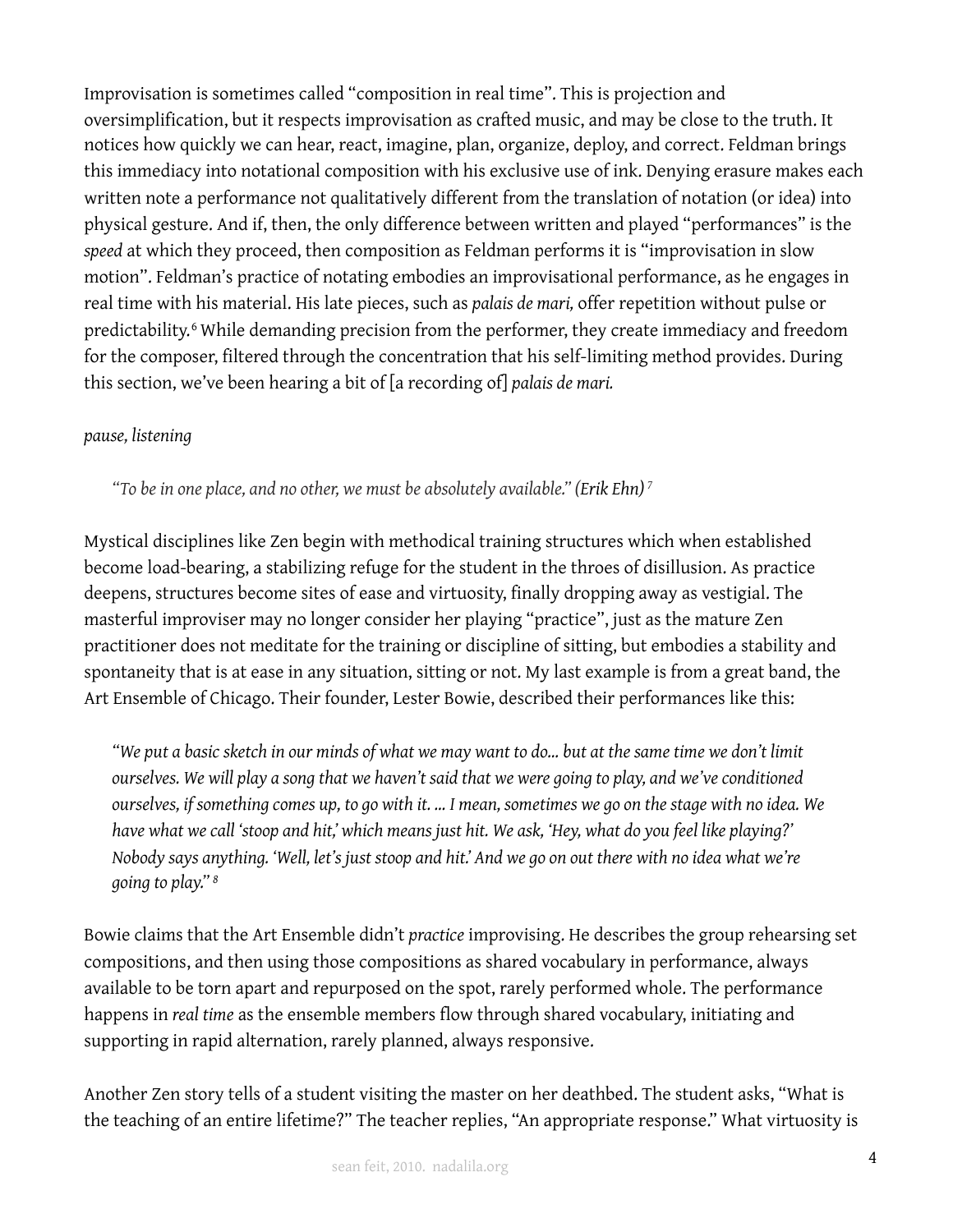actually gained through training? The virtuosity—*virtue—*of sensitivity: that which can respond appropriately, creatively. The Art Ensemble *practiced* their compositions, learning and memorizing the material not just to the point of reproducibility, but past it, to the point of fluency. The compositions are their language, and in performance they just *"'Stoop and hit,' which means just hit".* Repetition is the practice, but *appropriate response* is the performance, as the improviser uses a tool that exists in time that *creates* time—to gain freedom *from* time. *Extempore*. The virtuous practitioner transcends her training and renounces the easy security of planning and anticipation, creating a new space that is both empty of the known and full of possibility. She *is*

> *"…the music While the music lasts. These are only hints and guesses, Hints followed by guesses; and the rest Is prayer, observance, discipline, thought and action."[9](#page-5-8)*